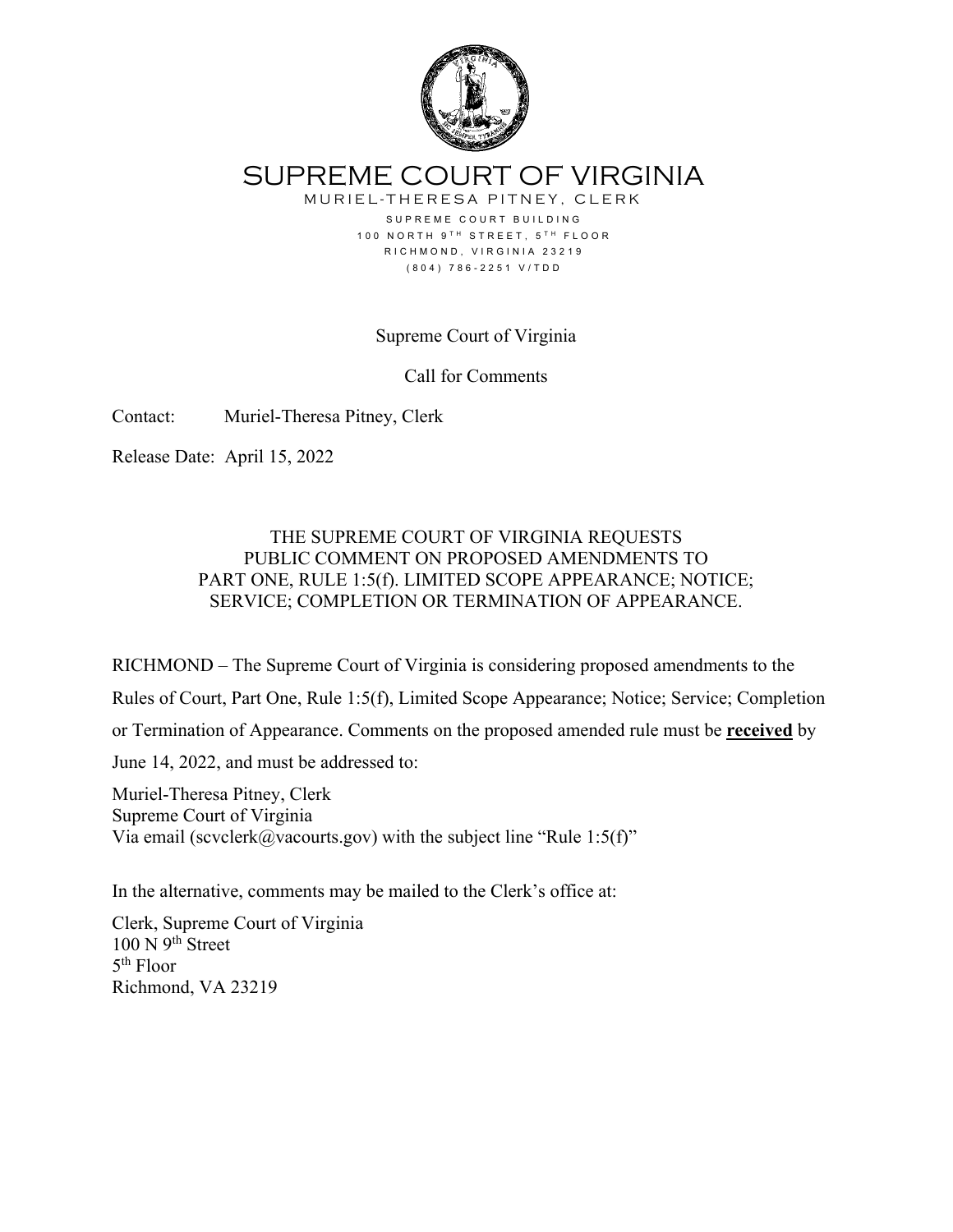## PART ONE GENERAL RULES APPLICABLE TO ALL PROCEEDINGS

## **Rule 1:5. Counsel and Parties Appearing Without Counsel.**

**\* \* \*** 

(f) *Limited Scope Appearance; Notice; Service; Completion or Termination of Appearance.*

(1) Notice of Limited Scope Appearance by a Qualified Legal Services Provider. In any civil court proceeding an attorney may, prior to or simultaneous with the proceeding, file and serve on all parties a notice of limited scope appearance  $\mathbf{if}$  the: (A) providing evidence stating that the attorney is (i) employed by a qualified legal services provider, as that is defined in Section IV, Paragraph 3(ef) of the Rules for Integration of the Virginia State Bar, Part Six of the Rules of Court (hereafter "QLSP"), or (ii) acting pro bono on a direct referral from a QLSP; (B) stating that the attorney and the party have a written agreement that the attorney will make a limited scope appearance in such action; and (C) specifying the matters, hearings, or issues on which the attorney will appear for the party.

(2) Limited Scope Appearance by Leave of Court. Any attorney not proceeding under subpart $(f)(1)$  of this Rule may seek leave of court to make a limited scope appearance in any civil case. If such leave is granted, the appearance will be governed by the notice requirements of subparts $(f)(1)(B)$  and  $(C)$  of this Rule, the service and unrepresented party provisions of subpart  $(f)(3)$ , and the completion or termination provisions of subpart  $(f)(4)$ .

(3) Service of Papers After Notice. For the duration of the limited scope appearance as provided in this Rule, Secrvice of all papers after the filing of a notice of limited scope appearance as provided in this Rule must be made upon both the attorney making such limited scope appearance and the party on whose behalf the appearance is made, who will be considered an unrepresented party.

(4) Completion or Termination of Limited Scope Appearance.

(A) *Notice of Completion of Limited Scope Appearance. —* An attorney who has completed the obligations identified in a notice of limited scope appearance must file a notice of completion of limited scope appearance, providing at least seven  $(7)$  days' notice to the party on whose behalf the attorney appeared. The notice must be accompanied by a declaration by the attorney that counsel's obligations under the limited scope appearance agreement have been satisfied, and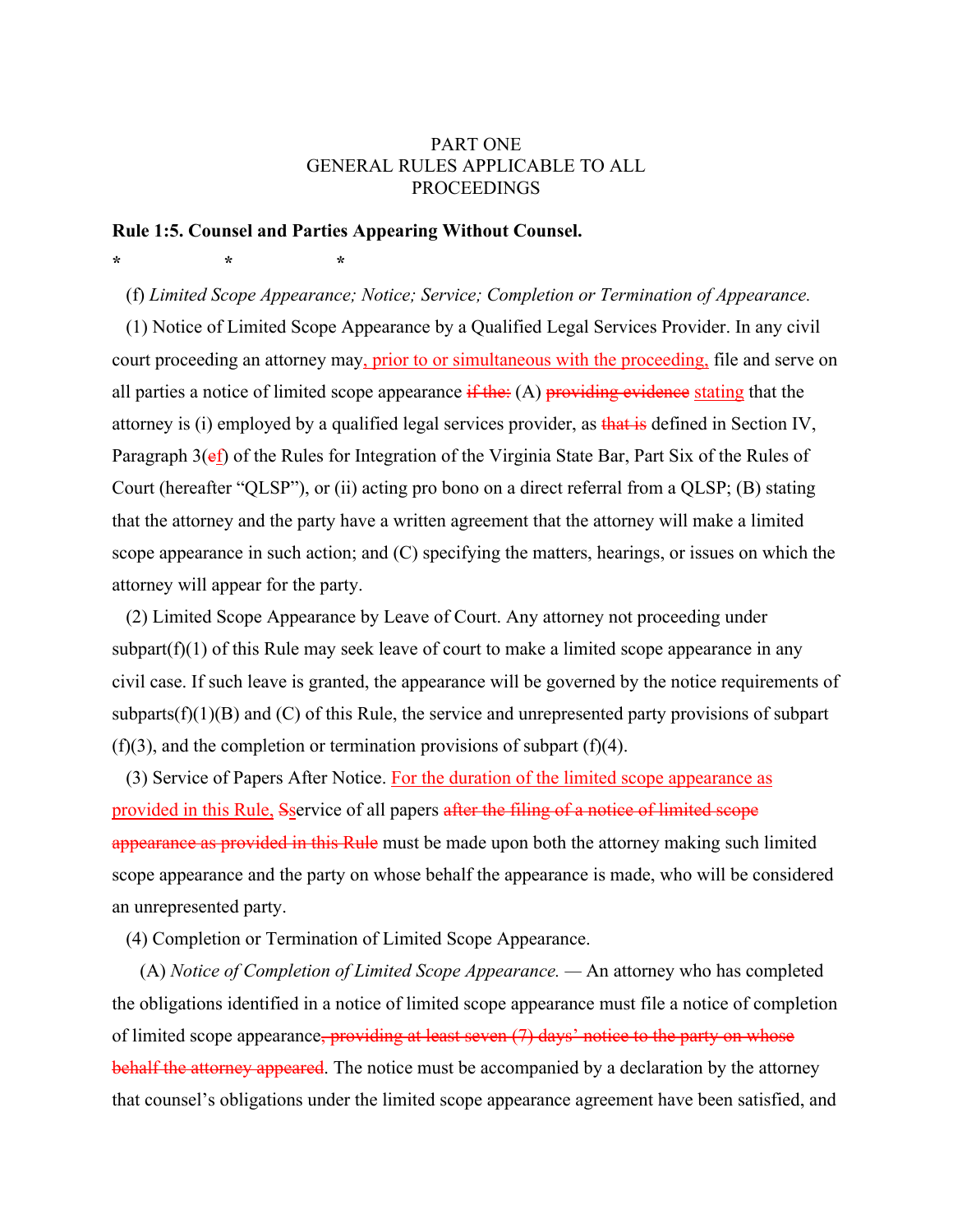must be (i) endorsed by the party on whose behalf the limited scope appearance was made, and (ii) served on all counsel and any unrepresented parties. Upon the filing of the notice of completion of limited scope appearance, the attorney is deemed to have ceased appearances in the matter.

(B) *Termination of Limited Scope Appearance. —* If the party on whose behalf the limited scope appearance was made cannot or will not endorse the notice of completion of limited scope appearance, the attorney may file a motion to terminate the limited scope appearance, serve it on all parties, and afford seven days for objection. If an objection is filed, the court may hold a hearing to determine whether the attorney's obligations under the notice of limited scope appearance have been met. If the court finds that the attorney's obligations under the notice of limited scope appearance have been met, it must grant the motion to terminate the limited scope appearance.

(C) *Replacement Counsel or the Party Acting Pro Se. —* If replacement counsel is not being designated at the time of the attorney's completion of limited scope appearance, the notice of completion of limited scope appearance or order permitting termination of limited scope appearance must state the address and telephone number of the party on whose behalf the limited appearance was made for use in subsequent mailings or service of papers and notices, and said party will be deemed self-represented.

(5) Pilot Project. The provision of this subpart  $(f)$  will remain in effect until December 31, 2021, unless by Order of the Supreme Court operation of these provisions is ended, modified, or extended; except that any limited scope appearance commenced prior to December 31, 2023, may be completed in accordance with these provisions. Limited Scope Appearance for a Single District Court Hearing. If the matters, hearings, or issues on which the attorney will appear for the party are limited to one court appearance in General District Court or Juvenile and Domestic Relations District Court, an attorney meeting the criteria in subpart  $(f)(1)$  may, prior to or simultaneous with the appearance, file and serve on all parties a notice of limited scope appearance for a single District Court hearing. The notice of limited scope appearance for a single District Court hearing serves as both a notice of appearance and notice of completion of limited scope appearance. The limited scope appearance will automatically conclude at the end of the District Court hearing. The completion or termination of limited scope appearance requirements outlined in subpart  $(f)(4)$  do not apply to a limited scope appearance for a single